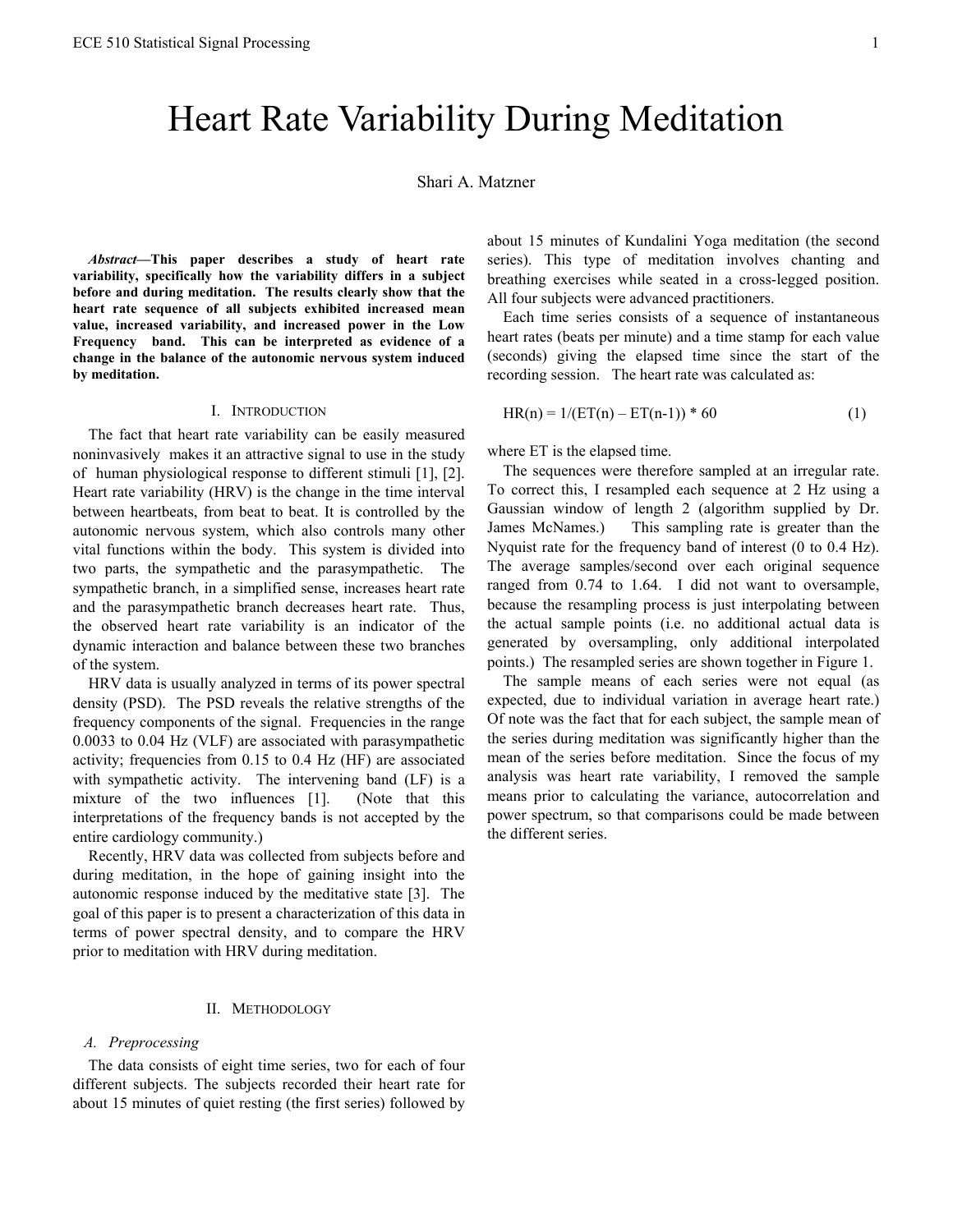

**Fig. 1. Heart rate time series for four subjects before and during meditation.** 

#### *B. Analysis*

The variance of each sequence was calculated using the estimator:

$$
\sigma_x^2 = 1/(N-1) * \Sigma_N [x(n) - \mu_x]^2
$$
 (2)

where  $\sigma_x^2$  and  $\mu_x$  are the estimated variance and estimated mean, respectively. The variance of this estimator is approximately 2/(N-1) times the square of the true variance. Since the size of each sequence was greater than 1000, the variance of the estimator should be reasonably small.

The autocorrelation of each sequence was estimated as:

$$
r_x(l) = 1/N * \Sigma_{N-l}x(n)x(n-l) \text{ for } 0 \le l \le N-1, \text{ and } 0 \text{ otherwise}
$$
\n(3)

This estimate is biased; however the bias is small for lags much smaller than N [5]. Therefore I used a maximum lag of L=250 in my calculations, where  $L < N/4$  for all the samples.

To estimate the power spectrum of each sequence, I used the Blackman-Tukey approach [4]. The theory of this approach is to reduce the variance of the natural estimator (simply taking the DFT of the estimated autocorrelation) by windowing the estimated autocorrelation prior to transformation into the frequency domain. Although this approach reduces the variance of the power spectrum estimate, there is a corresponding loss of resolution. Both variance and resolution depend on the choice of the window length. I used a window length of 255, after experimenting with other lengths, to achieve an acceptable resolution without introducing too much variance. The window used was a Parzen window normalized to have a maximum value of unity.

#### III. RESULTS

The variability in the time domain of each subjects' heart rate is shown in Fig. 2 - 5. The normalized autocorrelation is plotted for each subject in Fig. 6 - 9. Finally, the estimated power spectrum for each subject before and during meditation is shown in Fig. 10 - 13.



**Fig. 2. Heart Rate Variance of Subject 1. a) Before meditation. b) During meditation.** 



**Fig. 3. Heart Rate Variance of Subject 2. a) Before meditation. b) During meditation.** 



**Fig. 4. Heart Rate Variance of Subject 3. a) Before meditation. b) During meditation.**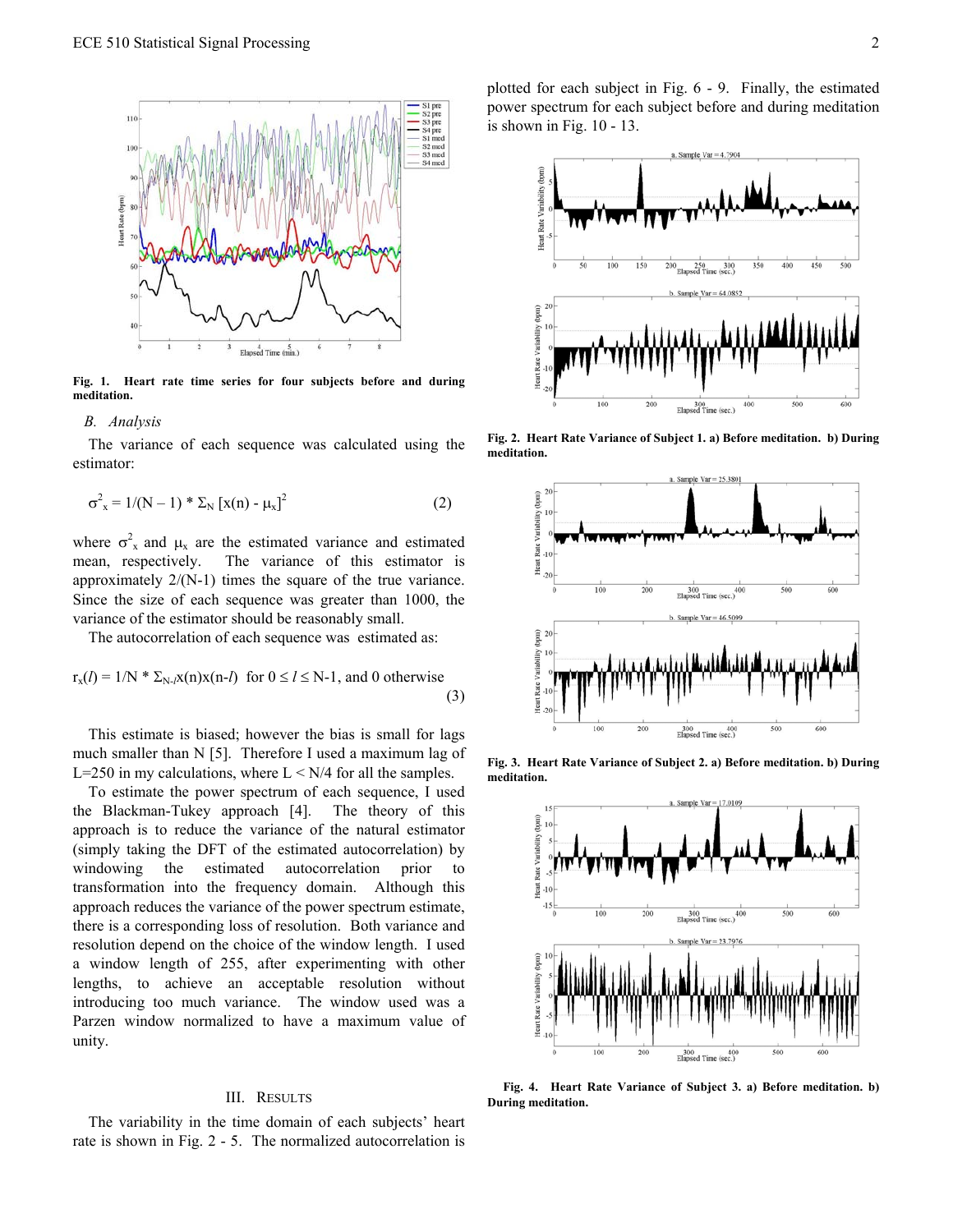

**Fig. 5. Heart Rate Variance of Subject 4. a) Before meditation. b) During meditation.** 



**Fig. 6. Autocorrelation Function (ACF) of Subject 1. a) Before meditation. b) During meditation.** 



**Fig. 7. Autocorrelation Function (ACF) of Subject 2. a) Before meditation. b) During meditation. Fig. 10. PSD of Subject 1. a) Before meditation. b) During meditation.** 



**Fig. 8. Autocorrelation Function (ACF) of Subject 3. a) Before meditation. b) During meditation.** 



**Fig. 9. Autocorrelation Function (ACF) of Subject 4. a) Before meditation. b) During meditation.**